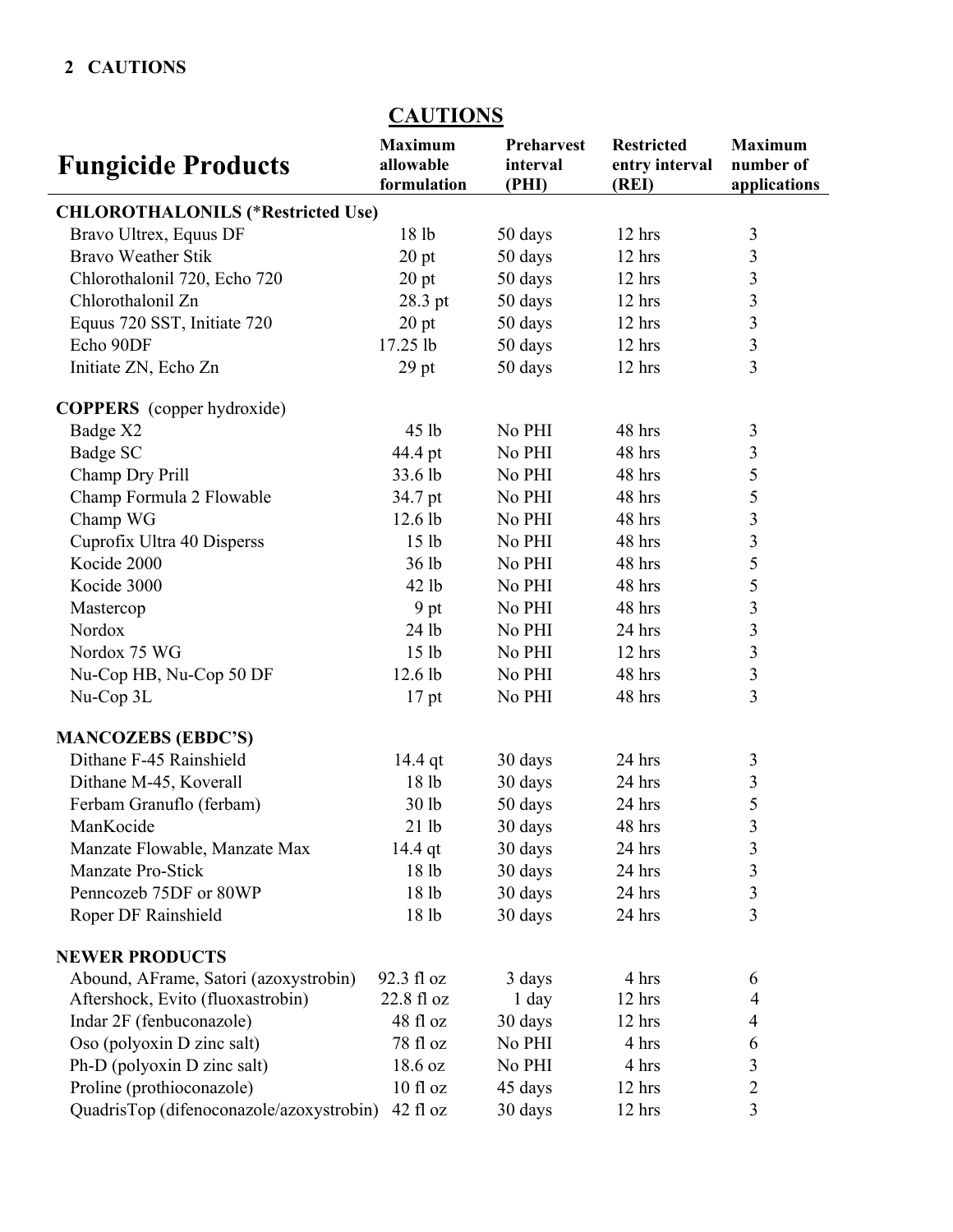| <b>Fungicide Products (cont.)</b>     | <b>Maximum</b><br>allowable<br>formulation         | Preharvest<br>interval<br>(PHI) | <b>Restricted</b><br>entry interval<br>(REI) | <b>Maximum</b><br>number of<br>applications |
|---------------------------------------|----------------------------------------------------|---------------------------------|----------------------------------------------|---------------------------------------------|
| PHOSPHONATES FUNGICIDES               |                                                    |                                 |                                              |                                             |
| Aliette WDG (fosetyl-al)              | 20 <sub>1b</sub>                                   | 3 days                          | 12 hrs                                       | $\overline{4}$                              |
| Phostrol (phosphites)                 | $24$ pt                                            | 3 days                          | 4 hrs                                        | $\overline{4}$                              |
| ProPhyt (phosphites)                  | 12 pt                                              | No PHI                          | 4 hrs                                        | $\overline{3}$                              |
| Alude, Confine Extra (phosphites)     | N/A                                                | No PHI                          | 4 hrs                                        | N/A                                         |
|                                       | N/A                                                | No PHI                          | 4 hrs                                        | N/A                                         |
| Fosphite, Fungi-phite (phosphites)    |                                                    | No PHI                          |                                              |                                             |
| K-Phite, Phiticide (phosphites)       | N/A                                                |                                 | 4 hrs                                        | N/A                                         |
| Oxiphos, Rampart (phosphites)         | N/A                                                | No PHI                          | 4 hrs                                        | N/A                                         |
| Reliant, Reveille (phosphites)        | N/A                                                | No PHI                          | 4 hrs                                        | 4, N/A                                      |
| PHENYLAMIDES FUNGICIDES               |                                                    |                                 |                                              |                                             |
| Metastar 2EC (metalaxyl)              | $21$ pt                                            | 45 days                         | 48 hrs                                       | 3                                           |
| Ridomil Gold GR (mefenoxam)           | 105 lb                                             | 45 days                         | 48 hrs                                       | $\mathfrak{Z}$                              |
| Ridomil Gold SL (mefenoxam)           | 5.25 pt                                            | 45 days                         | 48 hrs                                       | $\overline{\mathbf{3}}$                     |
| Ultra Flourish (mefenoxam)            | $10.5$ pt                                          | 45 days                         | 48 hrs                                       | $\overline{3}$                              |
| <b>Insecticide Products</b>           | <b>Maximum</b> active<br>ingredient<br>(a.i.)/year | Preharvest<br>interval<br>(PHI) | <b>Restricted</b><br>entry interval<br>(REI) | <b>Maximum</b><br>number of<br>applications |
| Actara (thiamethoxam)**               | 0.188 lb                                           |                                 | 12 hours                                     | $12 \text{ oz}/A***$                        |
| Admire and others (imidacloprid)      | $0.5$ lb                                           | 30 days<br>30 days              | 12 hours                                     | $0.5$ lb ai/ $A***$                         |
| Altacor (chlorantraniliprole)         | $0.2$ lb                                           | $1$ day                         | 4 hours                                      | $3$ or $9$ oz/A                             |
| Assail, Anarchy (acetamiprid)         | $0.26$ lb                                          | $1$ day                         | 12 hours<br>$\overline{2}$                   |                                             |
| Avaunt (indoxacarb)                   | $0.44$ lb                                          | 30 days                         | 12 hours                                     | 24 oz/A***                                  |
| B.t. based products                   | N/A                                                | No PHI                          | 4 hours<br>$\qquad \qquad -$                 |                                             |
| Closer (sulfoxaflor)                  | $0.266$ lb                                         | $1$ day                         | 12 hours<br>$\overline{4}$                   |                                             |
| Confirm (tebufenozide)                | 1 <sub>1b</sub>                                    | 30 days                         | 4<br>4 hours                                 |                                             |
| Cormoran (novaluron/acetamiprid)      | $0.23$ lb/0.26 lb                                  | $1$ day                         | 12 hours                                     | 35 fl oz/A***                               |
| Delegate (spinetoram)                 | $0.305$ lb                                         | 21 days                         | 6<br>4 hours                                 |                                             |
| Diazinon*                             | 9 lb                                               | 7 days                          | 5 days<br>$\overline{3}$                     |                                             |
| Entrust (spinosad)                    | $0.45$ lb                                          | 21 days                         | 4 hours<br>6                                 |                                             |
| Exirel (cyantraniliprole)             | $0.4$ lb                                           | 14 days                         | 12 hours                                     | 61.5 fl oz/ $A***$                          |
| Imidan (phosmet)                      | 10.92 lb                                           | 14 days                         | 3 days                                       | 15.6 lb/A***                                |
| Intrepid/Invertid (methoxyfenozide)** | 1 <sub>lb</sub>                                    | 14 days                         | 4 hours                                      | 64 fl oz/ $A***$                            |
| Movento (spirotetamat)                | $0.47$ lb                                          | 7 days                          | 24 hours                                     | 30 fl oz/A***                               |
| Nematodes                             |                                                    | No PHI                          | none                                         |                                             |
| Nexter (pyridaben)                    | $10.67$ oz                                         | 21 days                         | $\overline{2}$<br>12 hours                   |                                             |
| Oberon (spiromefesin)                 | $0.75$ lb                                          | 3 days                          | 3<br>12 hours                                |                                             |
| Orthene (acephate)                    | 1 <sub>lb</sub>                                    | 90/75 days                      | 24 hours<br>1                                |                                             |
| Pyganic (pyrethrins)                  | $0.05$ lb                                          | No PHI                          | 12 hours                                     |                                             |
| Rimon (novaluron)                     | $0.23$ lb                                          | $1$ day                         | 12 hours                                     | 36 fl oz/A***                               |
| Scorpion/Venom (dinotefuran)**        | $0.36$ lb                                          | 7 day                           | 12 hours<br>$\overline{2}$                   |                                             |
| Sevin, Carbaryl (carbaryl)            | 10 <sub>1b</sub>                                   | 7 days                          | 5<br>12 hours                                |                                             |
| Verdepryn (cyclaniliprole)            | $0.22$ lb                                          | 1 day                           | 3<br>4 hours                                 |                                             |

\* = restricted use pesticide, requires a pesticide certification to buy and apply.

\*\* = Zone II restricted and restricted use, requires a pesticide license to buy and apply.

\*\*\* = No specific application limitations except the total amount formulated allowed per acre.